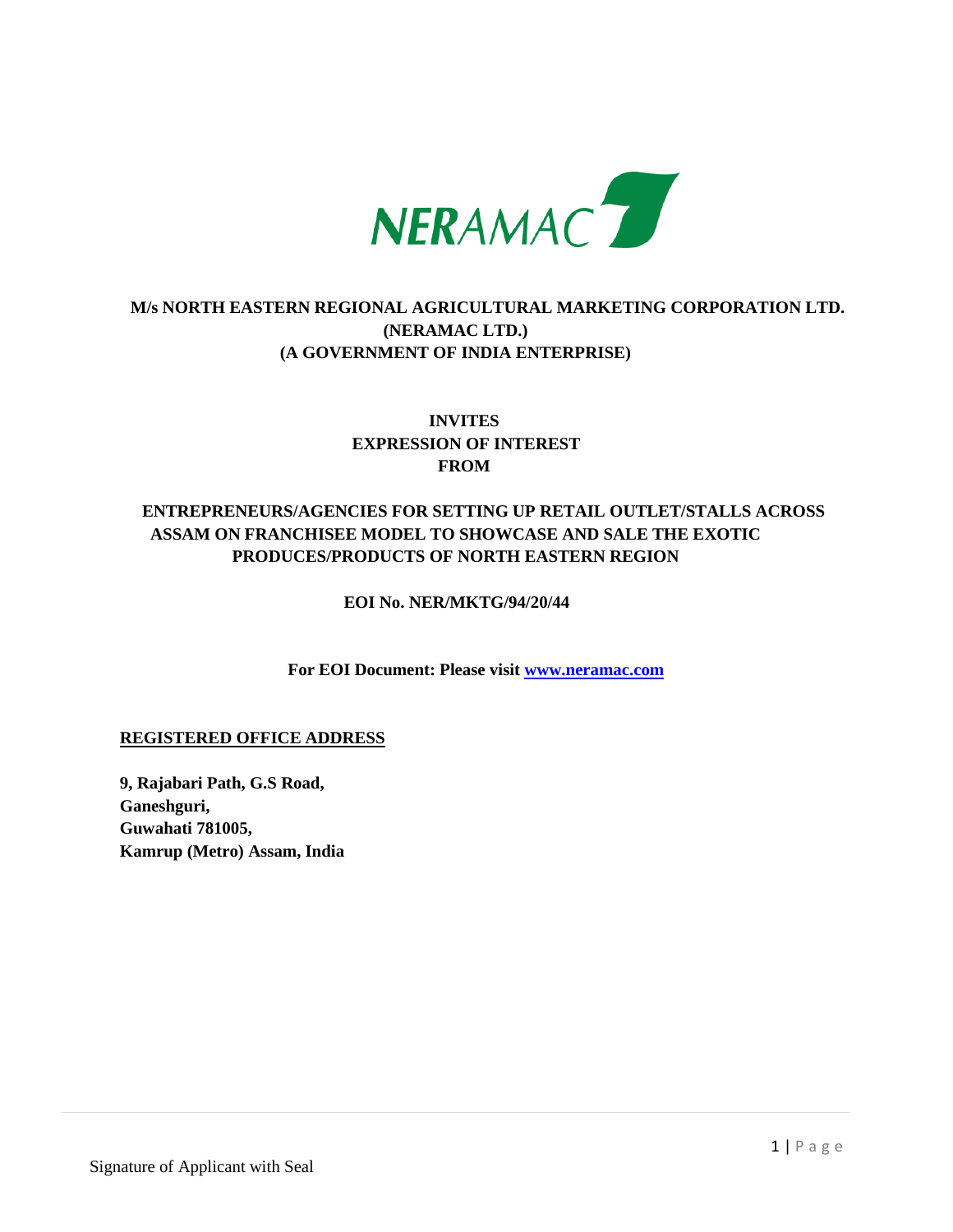#### **EXPRESSION OF INTEREST**

North Eastern Regional Agricultural Marketing Corporation Ltd. (NERAMAC LTD.) invites "Expression of Interest" (EOI) from individuals/ entrepreneurs/ agencies/ for setting up retail outlet/stalls across Assam on Franchise mode to showcase and sale the exotic produces/ products of North Eastern Region. The Franchisee Outlet/Stalls shall be set up and operated under three different brand names *"NERAMAC Fresh", "NE-Fresh" and "Organic North East (ONE)"* in a contemporarytraditional style environment in accordance with the terms & conditions set up in this document.

NERAMAC Ltd shall be the **"Franchisor"** and the successful applicant executing the franchise agreement shall be known as the **"Franchisee"**.

Interested party fulfilling the eligibility criteria may download the EOI Document/Form from NERAMAC LTD"s website: [www.neramac.com](http://www.neramac.com/).

The interested agencies may submit their EOI addressed as below with superscription "*EOI for setting up NERAMAC's retail outlet/stalls across Assam on Franchise model"* alongwith Fees of Rs. 2,500/-.

**To,**

**The Managing Director, NERAMAC LTD. Ltd. 9, Rajbari Path, G.S Road, Guwahati – 781005, Assam,** 

**Fees of Rs. 2,500/- should be submitted online through NEFT in favour of NERAMAC LTD. Account No: 10566982782, IFSC Code: SBIN0000221, Bank Name: State Bank of India, Branch Name: New Guwahati Branch, Bamunimaidam or DD in favour of NERAMAC LTD. Ltd. It is made clear that without the prescribed fee, EOI will not be considered. Receipt must be enclosed if payment is made online.**

**This is a rolling advertisement. As such you are welcome to express your interest at any point in the near future unless an alternate advertisement is released.**

Contact person:-

Mujaddid Hussain Shankar Nath, Asst

Addl. GM, Marketing **Asst. Manager, Marketing**, Asst. Manager, Marketing, Ph. No.+91-8876544765 Ph. No: +91-8638995055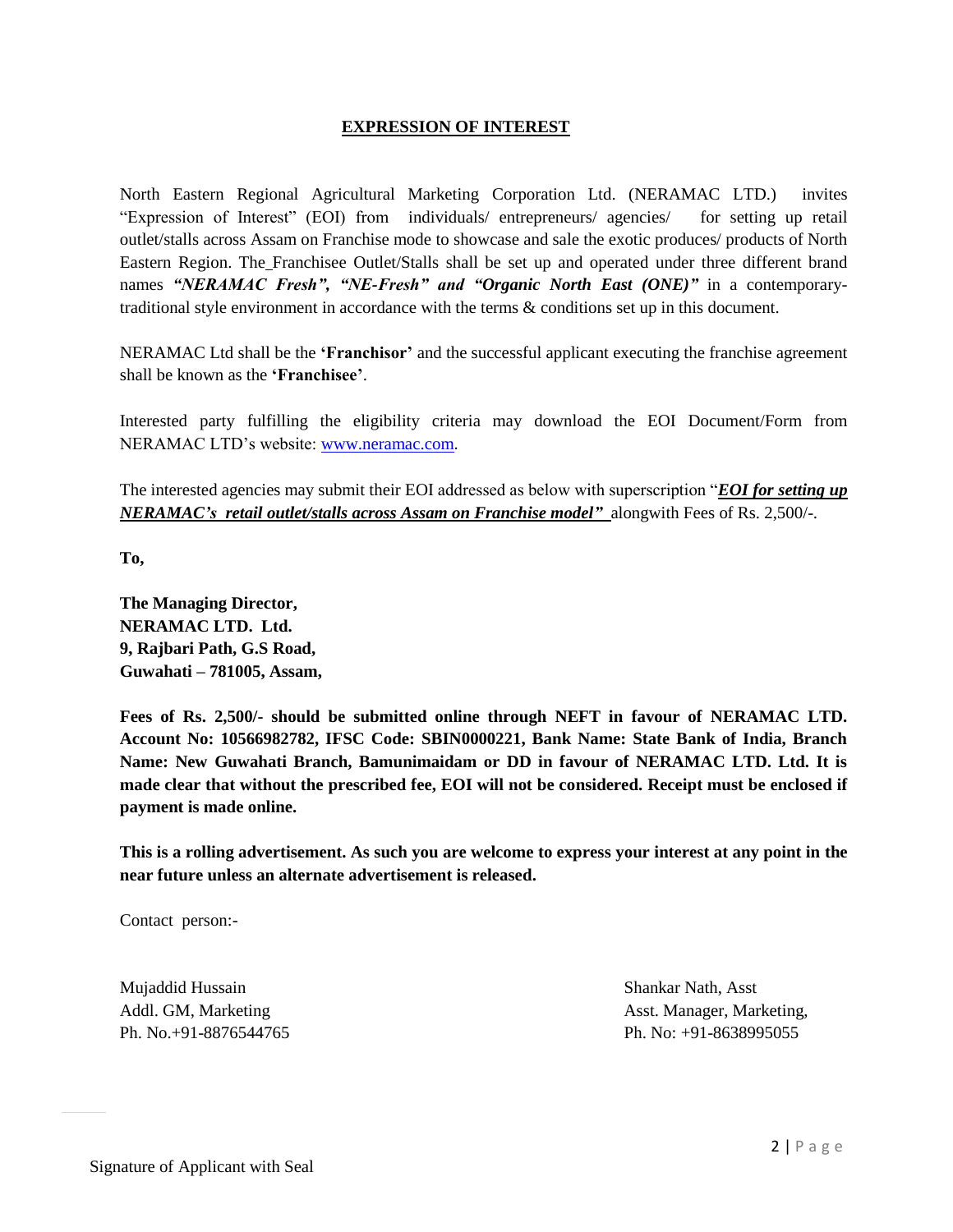## **A. INTRODUCTION**

North Eastern Regional Agricultural Marketing Corporation Ltd. (NERAMAC LTD) is a Government of India Enterprise under the administrative control of the Ministry of Development of North Eastern Region (DoNER), Government of India, New Delhi. It is working for the development and marketing of Agri-Horticulture products within and outside the North Eastern Region of India.

In the *"NERAMAC Fresh", "NE-Fresh" and "Organic North East (ONE)"* outlets– fresh fruits, vegetables, cut fruits, cut vegetables, fresh fruit juices, groceries, processed and packaged products of the region like cereals, spices, GI products, traditional (Ethnic) food items, Minor Forest Products (MFP), NERAMAC branded products and NERAMAC co-branded products shall be merchandised for sale along with traditional ethnic foods of NER Region.

#### **Different Franchising Model/option available:-**

## (a) **Franchisee Owned, Franchisee Operated Model (FOFO) under the Brand name "***NERAMAC Fresh"*

In this case, the Franchise Outlet under the brand name*-"NERAMAC Fresh"* shall be owned by the Franchisee. It is the responsibility of the Franchisee to identify the store location and set up the store with required furniture and fixtures, including financing of the same and taking care of the store operations. Minimum 200 sq ft area of space preferably in the main arterial route of the town or in the commercially viable places is preferable for the outlet NERAMAC shall be responsible only for providing of goods to be sold.

#### (b) **Shop-in-Shop retail concept (SIS) under the Brand–NE-Fresh and One**

In this case, the applying agency already has a retail business and is ready to accommodate NERAMAC"s products under the Brand "NE-Fresh" and "ONE" in a dedicated space/area within the existing store or extension of the existing store. As such the applying Franchisee shall share the details of the space available /location and the current financial profile of the operated store.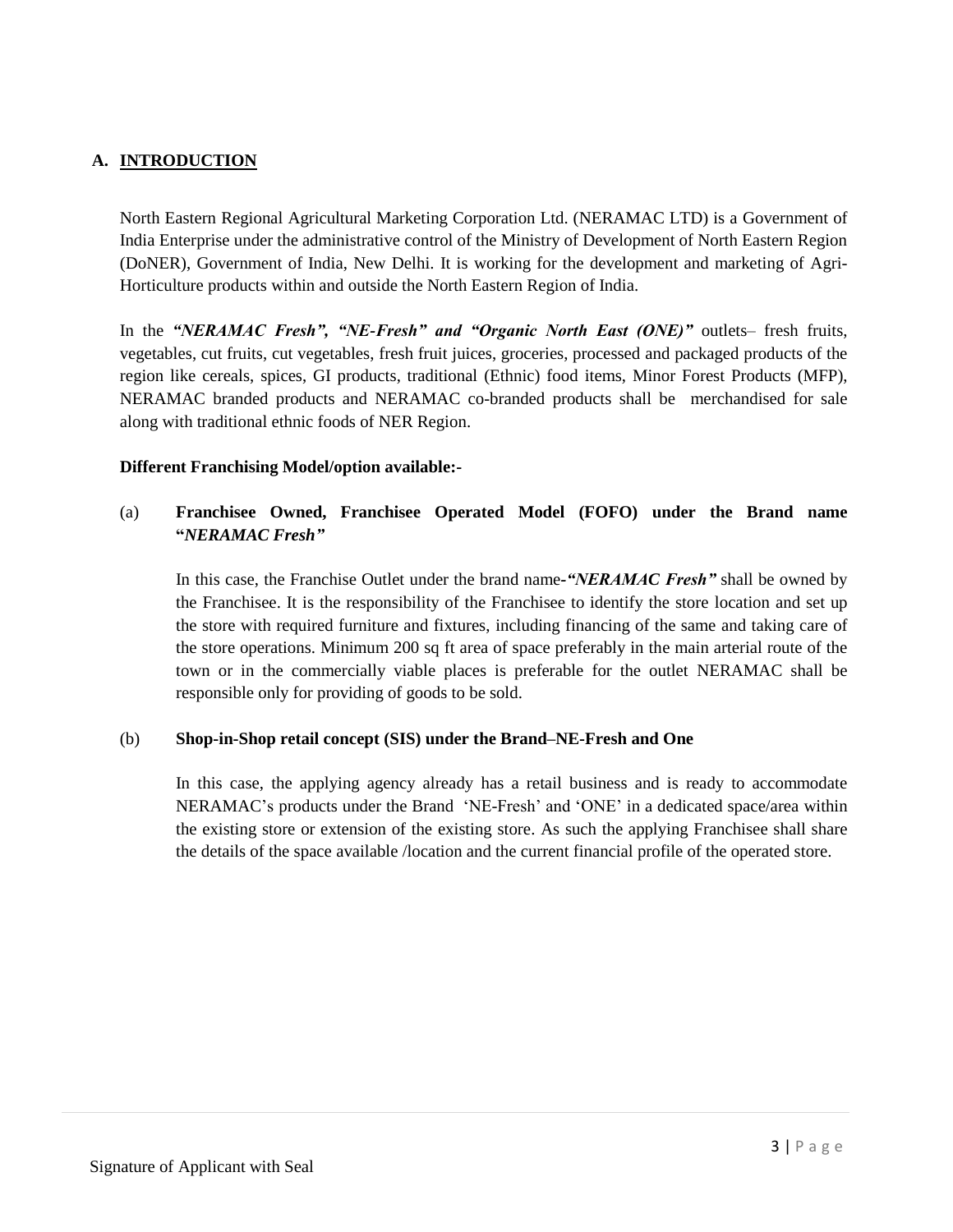### **B. INSTRUCTIONS TO BIDDERS**

- a. Interested parties are required to read carefully the contents of this document and are expected to examine all instructions, forms, terms and conditions in the EOI documents. Failure to furnish all the information required as per the EOI document or submission of EOI not substantially responsive to the EOI documents in every respect will be at the Bidders' risk and may result in rejection of the EOI.
- b. It shall be deemed that by offering EOI , the intended party has:
	- i. made a complete and careful examination of the bid and the bidding documents ;
	- ii. received all relevant information from NERAMAC LTD. and satisfied itself about all matters, things and information hereinabove necessary and required for bidding;
- iii. acknowledged and agreed that ignorance of any of the matters hereinabove shall not be a basis for any claim for compensation, damages, claim for performance of its obligations, loss of profits, etc. from NERAMAC LTD. ;
- c. Interested party should submit the EOI strictly as per EOI form provided in the document for technical bid. Bid of only that party shall be considered for evaluation who accepts the terms and conditions of the tender. Conditional tender shall be treated as null and void.
- d. Eligible selected party/parties shall have to sign an Agreement with NERAMAC LTD. after completion of selection process.
- e. Any corrigendum including extension of date or change of date for submission of the tender shall be published only on the website and that shall be deemed to have been seen by the bidders.
- f. All the papers of EOI document with terms and conditions should be duly signed by the Bidders on each page as a token of acceptance of all the terms and conditions.
- g. At any time prior to the proposal due date, NERAMAC LTD. Ltd. may, for any reason, whether at its own initiative or in response to clarifications requested by a Bidder, modify the EOI document. Any modification thus issued will be informed to all the prospective bidders by notifying on NERAMAC LTD."s website [www.neramac.com.](http://www.neramac.com/) Such modification will be binding upon all bidders participating in EOI process.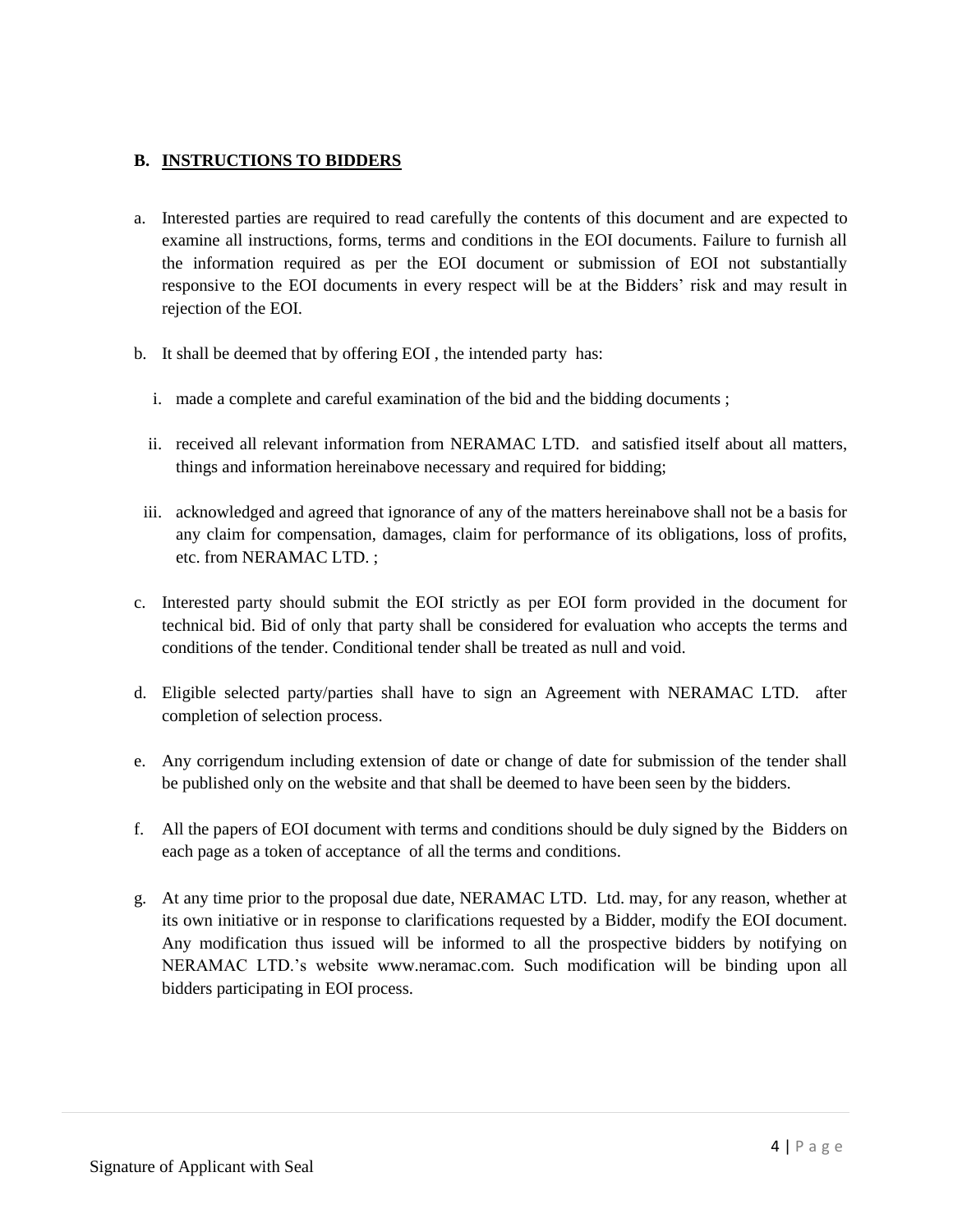## **C. GENERAL TERMS AND CONDITIONS:-**

- a) The interested agencies shall submit the following details along with the application form:
- b) A brief profile of the agency. Technical competence of the nodal person of that agency shall be attached along with the application.
- c) Previous experience in running successful franchisees / retail business, preferably in the Food and Beverages sector and Ethnic Indian style stores.
- d) A detailed business plan for operating the outlet/ stall.
- e) The applying agency shall clearly specify the Franchising model, that they are interested in taking up (FOFO or SIS).
- f) The applying agencies shall clearly state the location outlets (town / city) where they are interested in setting up and operating the Franchise.
- g) Each Franchisee to pay a Franchisee fee to NERAMAC Ltd.
- h) Each Franchisee to pay a security deposit to NERAMAC Ltd., against which NERAMAC branded and co-branded products would be supplied for sale.

### i) **FRANCHISEE FEE:**

Under the Franchisee Owned, Franchisee Operated Model (FOFO) model, the Selected Franchisee shall pay a onetime non refundable franchisee fee of **Rs. 50,000/- (Rupees Fifty Thousand Only)** for each outlet and for integrated billing system, equipments such as computer, billing machine etc **Rs. 50,000/- (Rupees Fifty Thousand Only)** for each outlet shall be paid by the selected franchisee to NERAMAC.

- j) Selected Franchisee shall deposit **Rs. 50,000/- (Fifty Thousand Only)**, as security deposit for each outlet within Ten (10) days from the date of issue of Letter of Acceptance (LOA) in the form of DD in favour of NERAMAC LTD. Ltd., drawn on a scheduled commercial Bank. Security amount can also be deposited online through NEFT/ IMPS. Said amount shall be refunded after deducting receivables, if any, at the time of surrender of the franchisee outlet.
- k) The Franchisee outlets shall be provided with centralized billing software by NERAMAC, which shall be installed in the billing machine. The sales and inventory position would be monitored by the assigned personnel of the operation regularly.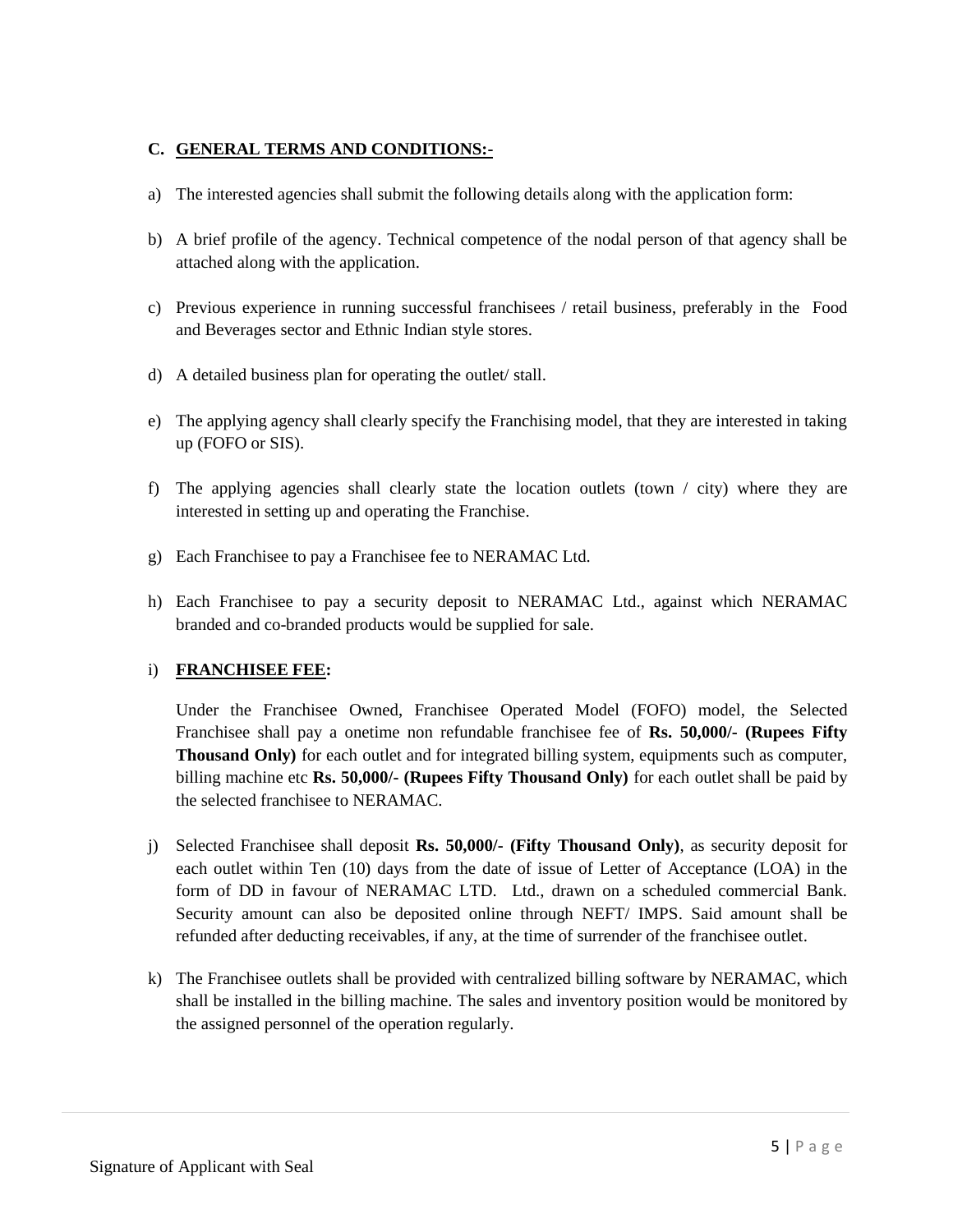- l) **NERAMAC** shall retain 5% as its commission on the total sale value of fresh produces (fruits and vegetables) and products (fresh juice, cut fruits etc) by the Franchisee.
- m) Franchisees are entitled to a 12% margin for selling NERAMAC branded products in the Franchisee outlets/
- n) All processed products shall be supplied to the Franchisee by NERAMAC on fixed days of shipments per week. Franchisees to sell products at not above MRP.
- o) The payment for Fresh Fruits and Vegetables shall be made by the Franchisee, immediately to the designated supplier at the time of delivery.
- p) All stocks (both fresh and packaged) to be inputted in the inventory register of the billing system, immediately on receipt of the stocks at the outlet.
- q) Logistics cost shall be incurred by NERAMAC. Packaged products shall be shipped from source market to destination market. Franchisee shall be responsible for collecting the stocks from the local transporter on their own expense.
- r) The accounts shall be settled on fortnightly basis.
- s) Any loss or damage of the NERAMAC Products while in the possession of Franchisee shall be borne by the Franchisee exclusively.
- t) Selected Franchisee shall sign an Agreement with NERAMAC after completion of selection process and issue of Letter of Acceptance (LOA).
- u) Franchisee has to obtain all necessary statutory license required for running the outlets/stalls from local/other authorities.
- v) To provide as reasonably necessary all labour and professional, supervisory and managerial personnel as are required to operate and maintain the Franchisee.
- w) No Sub-license/ Mortgage/ lien shall be created by the Franchisee against the outlets.
- x) Franchisee shall store and sell entire range of NERAMAC products at all time.
- y) Security of stocks is the responsibility of the Franchisee.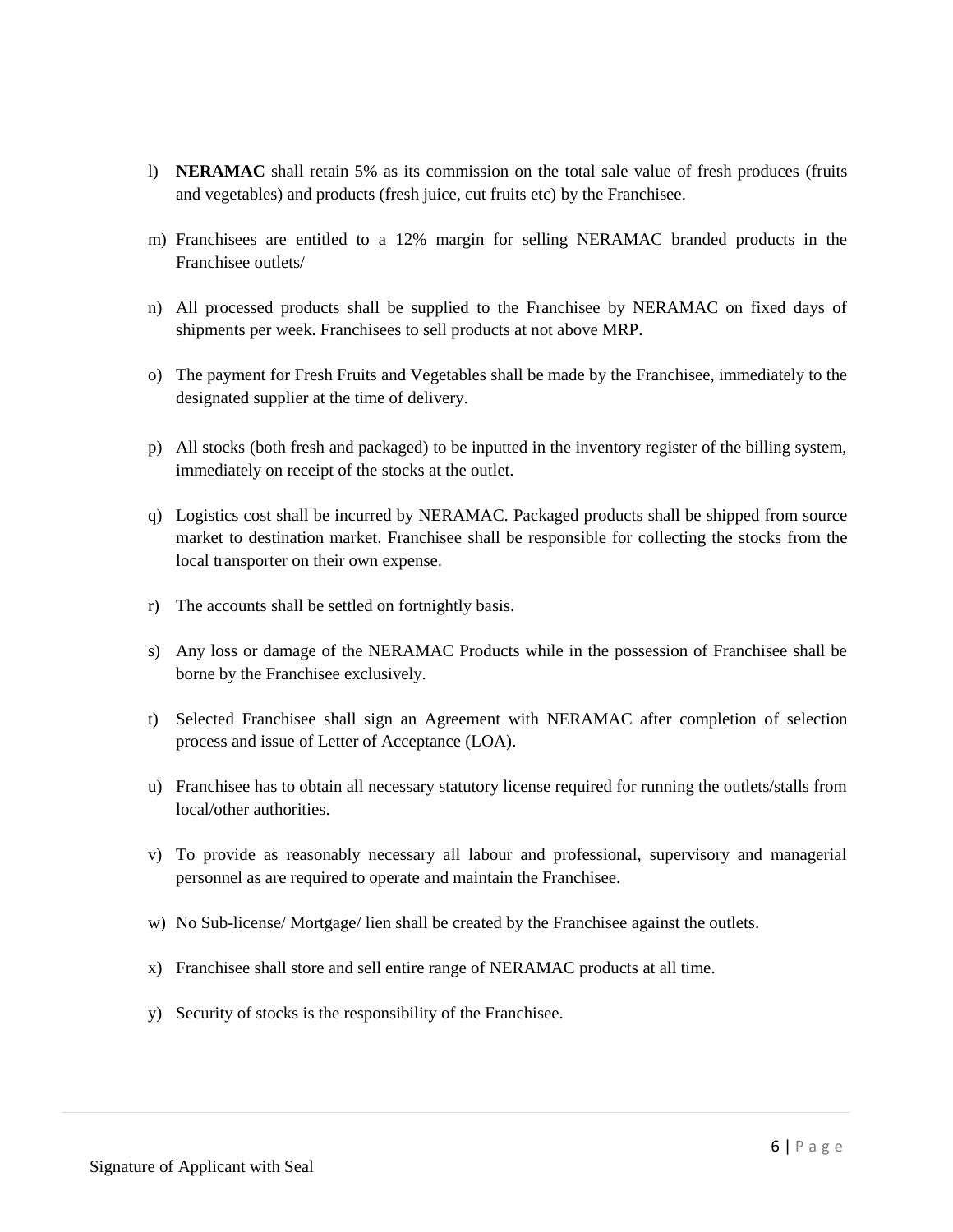### **D. EXECUTION OF LICENSE AGREEMENT**

The selected agency, shall be favoured with a Letter of Acceptance of EOI who shall thereafter sign an agreement with NERAMAC within 7 (Seven) days. The Security Deposit will be forfeited in case the selected agency/ bidder violates any clauses applicable to this EOI/ agreement and shows unwillingness to operate the Franchisee outlet (s).

### **E. TERMINATION OF AGREEMENT**

- a) The Franchisee shall have the option to exit from the Agreement only after a lock-in period of One (01) year from the date of start of execution of the agreement only after complying the exit formalities to be decided by NERAMAC LTD.
- b) NERAMAC LTD. reserves the right to terminate the Agreement upon 90 days written notice to the successful agency in the event :
	- (i) Violation of any laws/ clauses of the EOI/ Agreement and the Franchisee does not cure such violation within 60 days;
	- (ii) Of a material breach by the Franchisee in the performance of the Services;
	- (iii) Non-payment of fee/ commission within the time specified;
	- (iv) Becomes insolvent during pendency of the Agreement.
	- (v) Persistent in non-compliance of the written instructions of NERAMAC LTD. officials.
	- (vi) If any representation made or warranties given by the Franchisee under this EOI/ Agreement is found to be false or misleading.
	- (vii) On any other operational ground or any other Administrative Exigencies.

Security deposit in all the above cases shall be refunded after deduction if any.

- c) The termination of the Agreement shall not release the Franchisee from its obligation to pay any sums owed to NERAMAC LTD. nor from the obligation to perform or discharge any liability that had been incurred prior thereto.
- d) Upon termination of agreement, Franchisee shall remove its belongings within 15 days of issue of termination letter, failing which these belongings shall become property of NERAMAC LTD.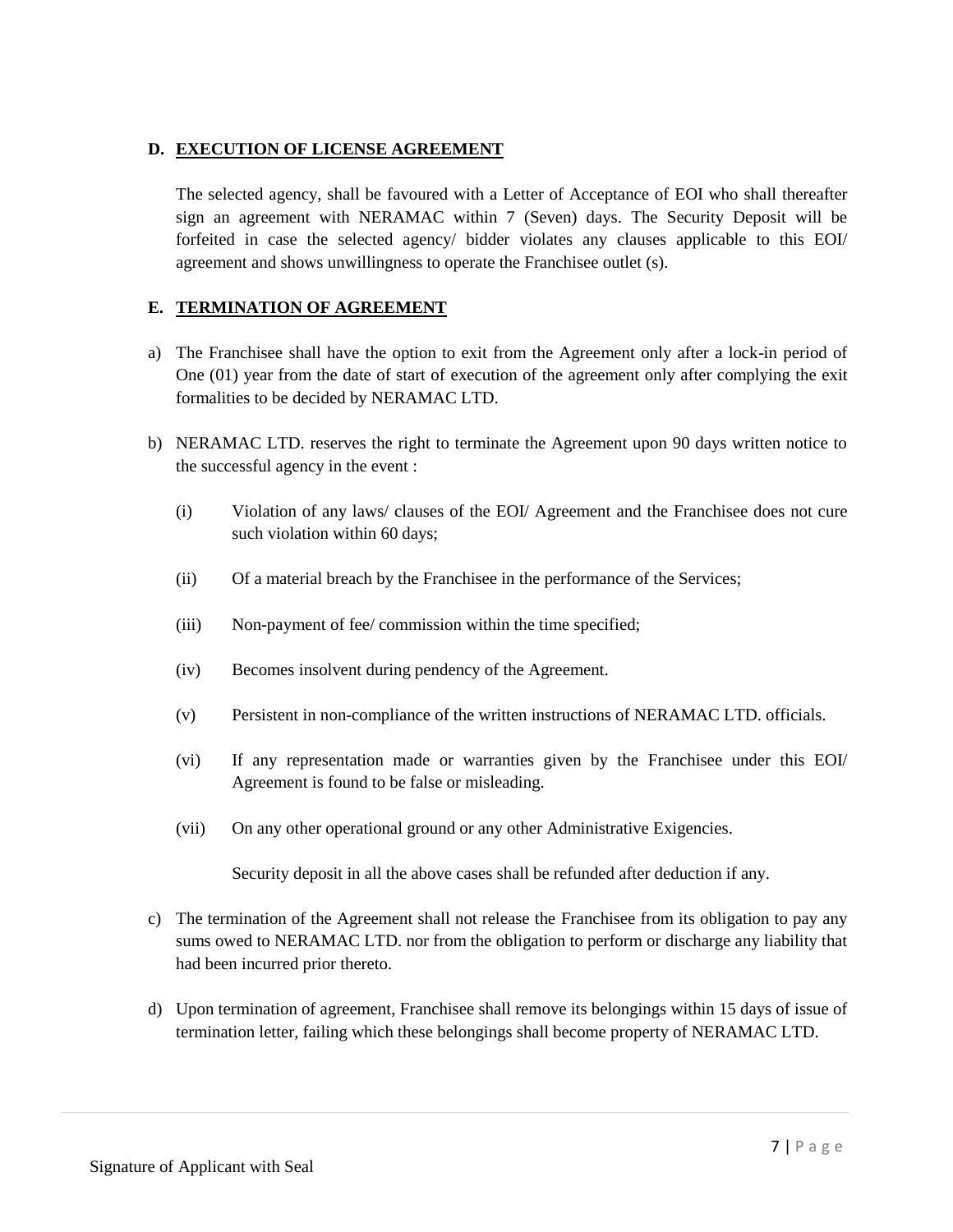## **F. APPLICABLE LAW, JUSRISDICTION AND DISPUTE RESOLUTION**

- 1. The agreement shall be constituted and the legal relation between the parties hereto shall be determined and governed according to the laws of Republic of India and only courts at Guwahati shall have the jurisdiction in all matters arising out of and/ or concerning the EOI or the agreement. The aforementioned exclusive and irrevocable jurisdictions of aforesaid courts are irrespective of place of occurrence of any cause of action pertaining to any dispute between the parties.
- 2. In the event of any dispute, difference of opinion or claim arising out of or relating to the agreement or breach, termination thereof, shall firstly be attempted to be settled by prompt and good faith negotiations. If the dispute cannot be settled by mutual negotiations within 30 days from its commencement, it shall be referred to a sole Arbitrator within 120 days by the Competent Authority of NERAMAC LTD. The cost of the Arbitrator shall be borne by both the parties equally and the decision of the arbitrator shall be final and binding on all the parties. The venue of such arbitration shall be Guwahati. It is hereby clarified that during the Arbitration Proceeding the Parties shall continue to perform their respective rights and obligations under the agreement.
- 3. Nothing contained in this clause shall prevent NERAMAC LTD. from seeking interim injunctive relief against the other in the courts having jurisdiction over the parties.

### **UNDERTAKING**:

I/we have gone through the EOI Documents and accepted all the terms and condition of the EOI and bound by the conditions given in the document as well as in the general terms and conditions.

We agree that any EOI may be rejected if the competent authority feels that the response to EOI is not qualified enough for the selected bidder to execute the work.

#### **Seen, Read and Accepted**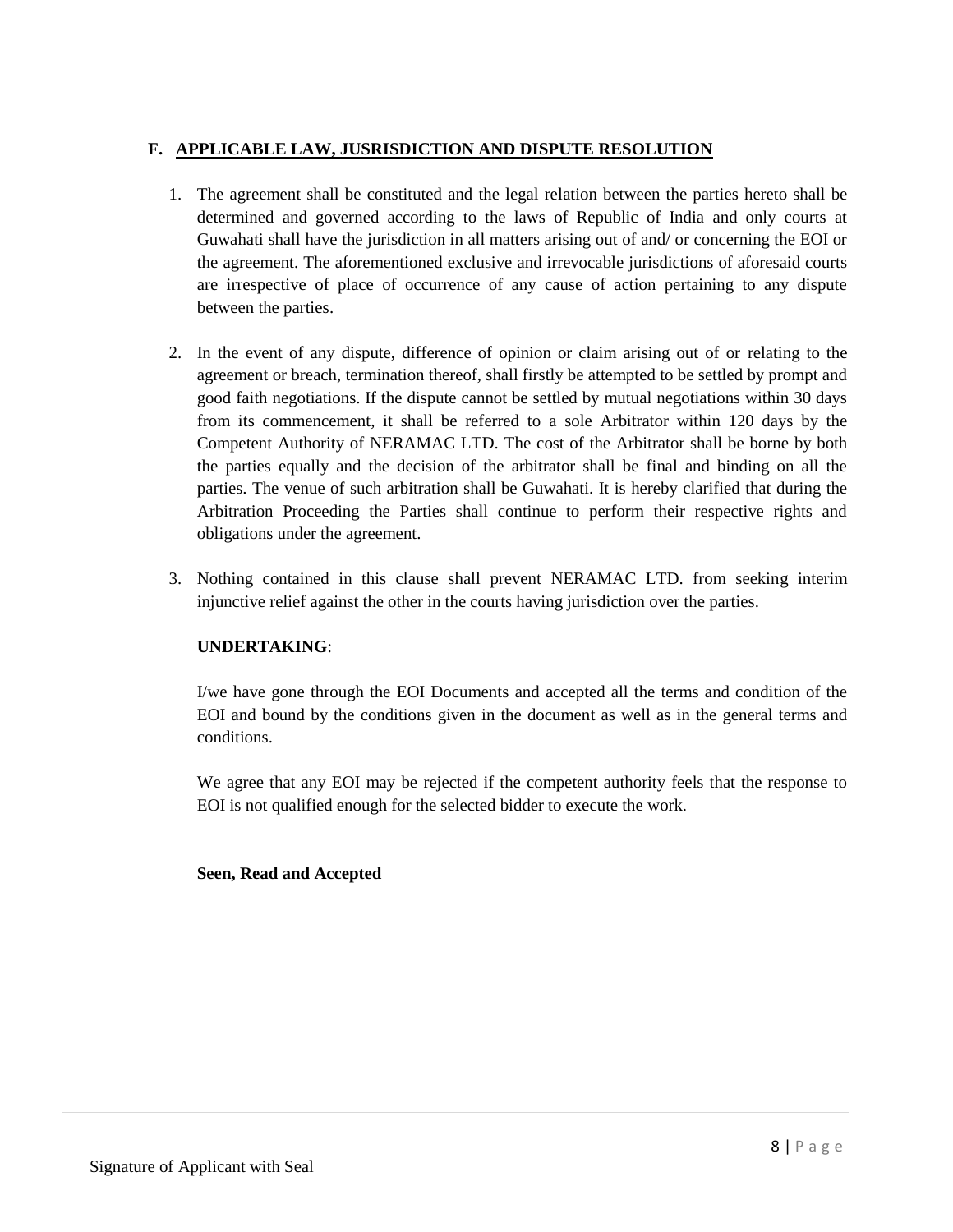**FORM A** 

To, The Managing Director, NERAMAC LTD. Ltd. 9, Rajbari Path, G.S Road, Guwahati – 781005, Assam,

# **Subject: EOI for setting up NERAMAC retail outlet/stalls across Assam on Franchisee model"**

Dear Sir,

The undersigned having read and examined in detail all the EOI documents pertaining to your assignment; do hereby express the interest to do the work as specified in the document.

| $\mathbf{1}$   | Name of the Bidder (In capital letters)                                                                                                                                                                           |  |
|----------------|-------------------------------------------------------------------------------------------------------------------------------------------------------------------------------------------------------------------|--|
| 2.             | <b>Status</b><br>(Individual/ Sole proprietorship/registered<br>Partnership<br>Firm/<br>Firm,<br>registered<br>Cooperative Society/Company incorporated<br>under Companies Act) with details and<br>proof thereof |  |
| 2              | Postal<br>address<br>with<br>pin<br>number, email, fax and phone including<br>Mobile No.                                                                                                                          |  |
| 3              | Registered office address with registration<br>number in the name of the applicant or the<br>name of the applicant's company's name                                                                               |  |
| $\overline{4}$ | Details of GST registration with TIN<br>Number (if any):<br>Copy to be enclosed                                                                                                                                   |  |
| 5.             | PAN No:<br>Copy to be enclosed                                                                                                                                                                                    |  |
| 6.             | Details of Trade License:<br>(Copy to be enclosed)                                                                                                                                                                |  |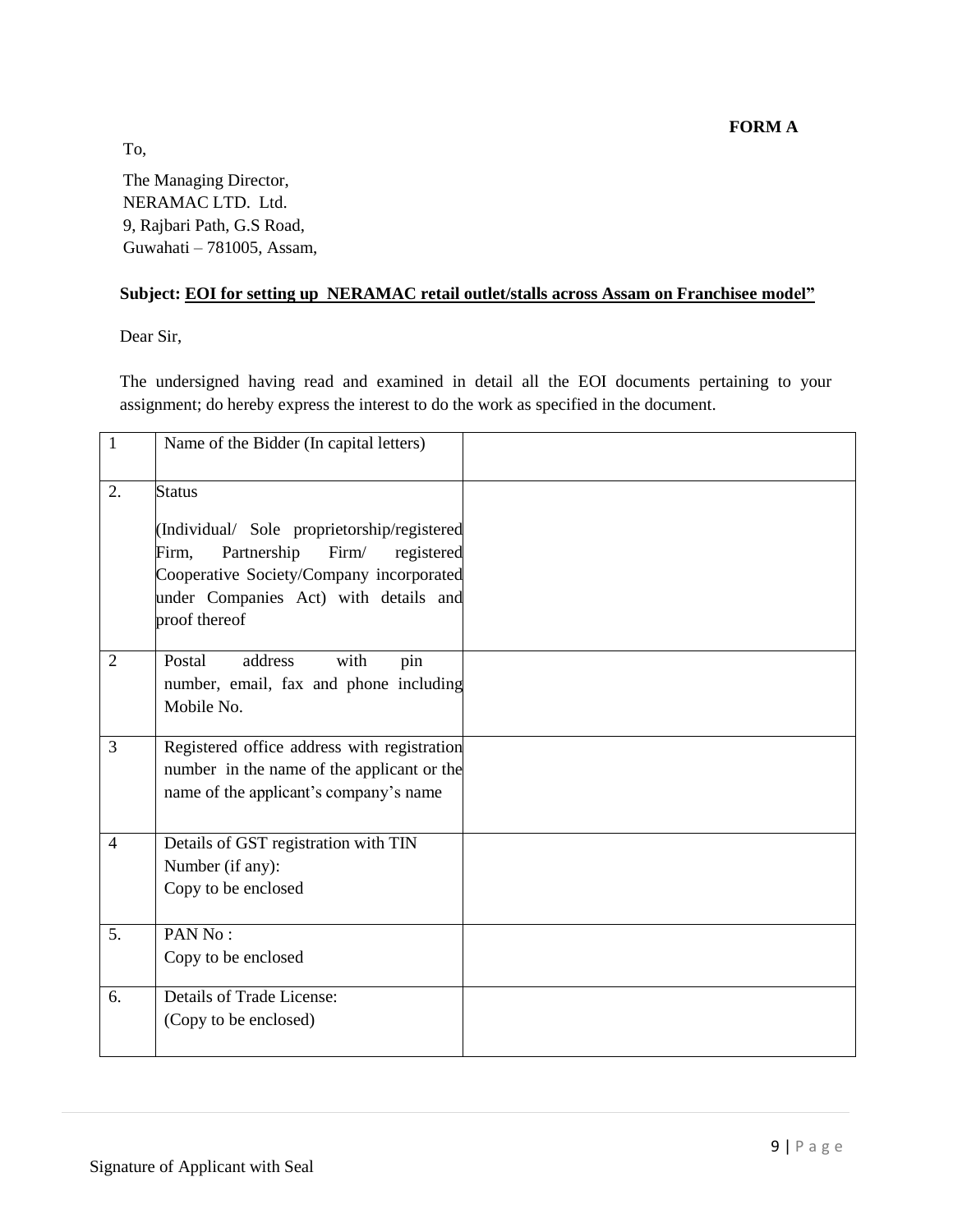| 6 | Continuous years of business and type of    |  |
|---|---------------------------------------------|--|
|   | business (if applicable)                    |  |
|   |                                             |  |
| 7 | Type of products dealt with                 |  |
|   | (if applicable)                             |  |
|   |                                             |  |
| 8 | Annual turnover of the present business (if |  |
|   | applicable)                                 |  |
|   |                                             |  |
| 9 | Details and Number of other Franchisees     |  |
|   | currently operated                          |  |
|   |                                             |  |
|   |                                             |  |

We enclose herewith the following documents:

- 1. Trade License .
- 2. Self attested copy of PAN/TAN card, and GST registration of the Bidders.
- 3. Power of Attorney/Authority Letter to sign the EOI Document as applicable.
- 4. Bid Documents.

**Please note that Form A should be submitted on the Agency"s / Firm letter head duly seal and signed by the authorized person.** 

#### **CERTIFICATE**

I/We hereby declare that I/we have carefully read and understood the terms and conditions of the EOI and I/We confirm my/our acceptance to the Terms and Conditions stipulated.

It is hereby confirmed that I/We are entitled to act on behalf of our company/firm/organization and empowered to sign this document as well as such other documents, which may be required in this connection. In the event of my/our failure to abide by any of the Terms and Conditions, the Security amount paid by me/us is liable for forfeiture.

Date: (Signature of the Bidder) Along with seal/stamp

Name :

Designation: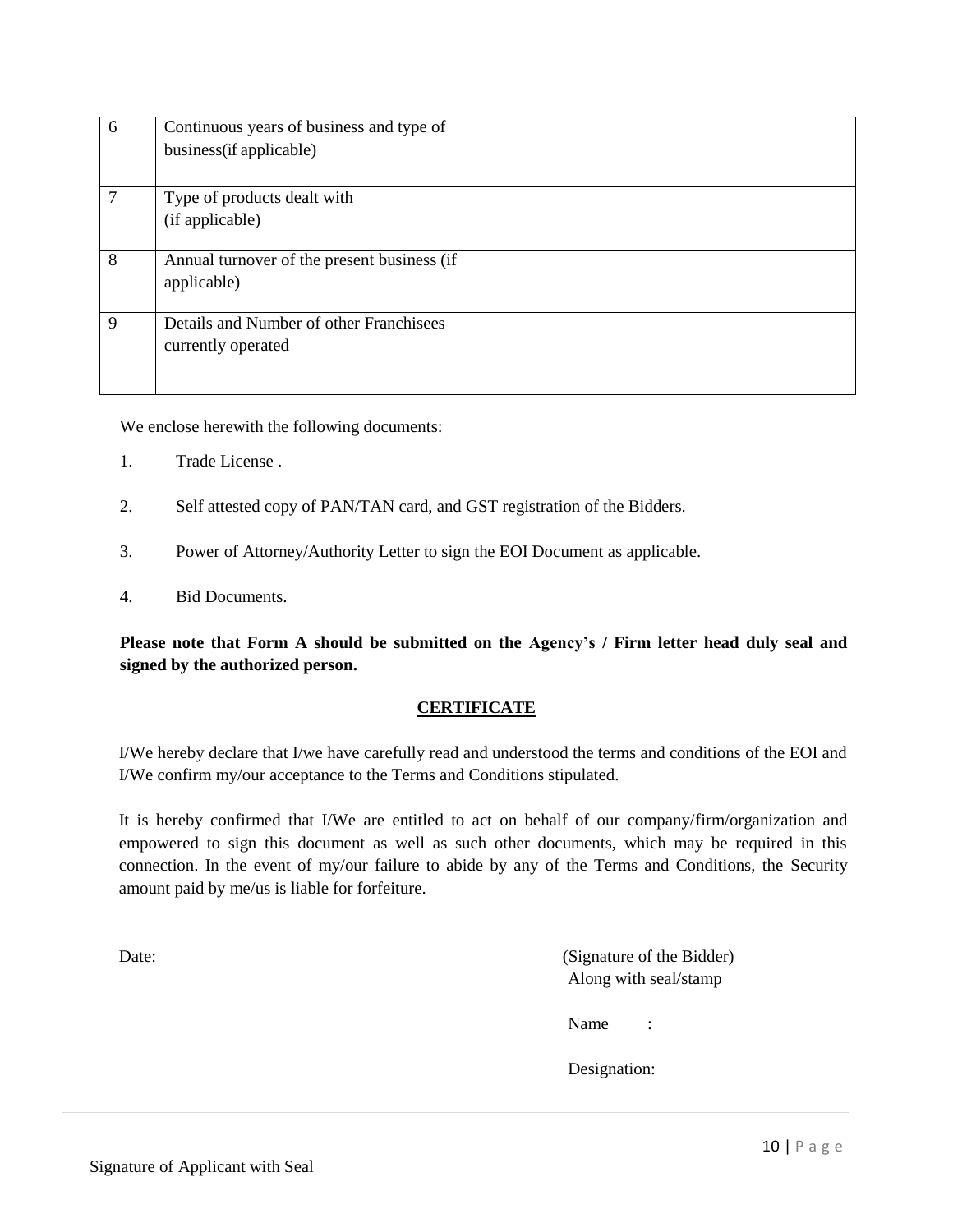## **EXPRESSION OF INTEREST**

| Sl. No | Location (City / Town) | <b>FOFO</b> | <b>SIS</b> |
|--------|------------------------|-------------|------------|
|        |                        |             |            |
|        |                        |             |            |
|        |                        |             |            |
|        |                        |             |            |
|        |                        |             |            |
|        |                        |             |            |
|        |                        |             |            |

Note:

- 1. Location Columns may be filled in the descending order of Interest
- 2. Please tick in the relevant columns in FOFO/SIS columns
- 3. You may add additional rows to express interest on various locations

(Signature of the applicant)

Place:

Seal

Date: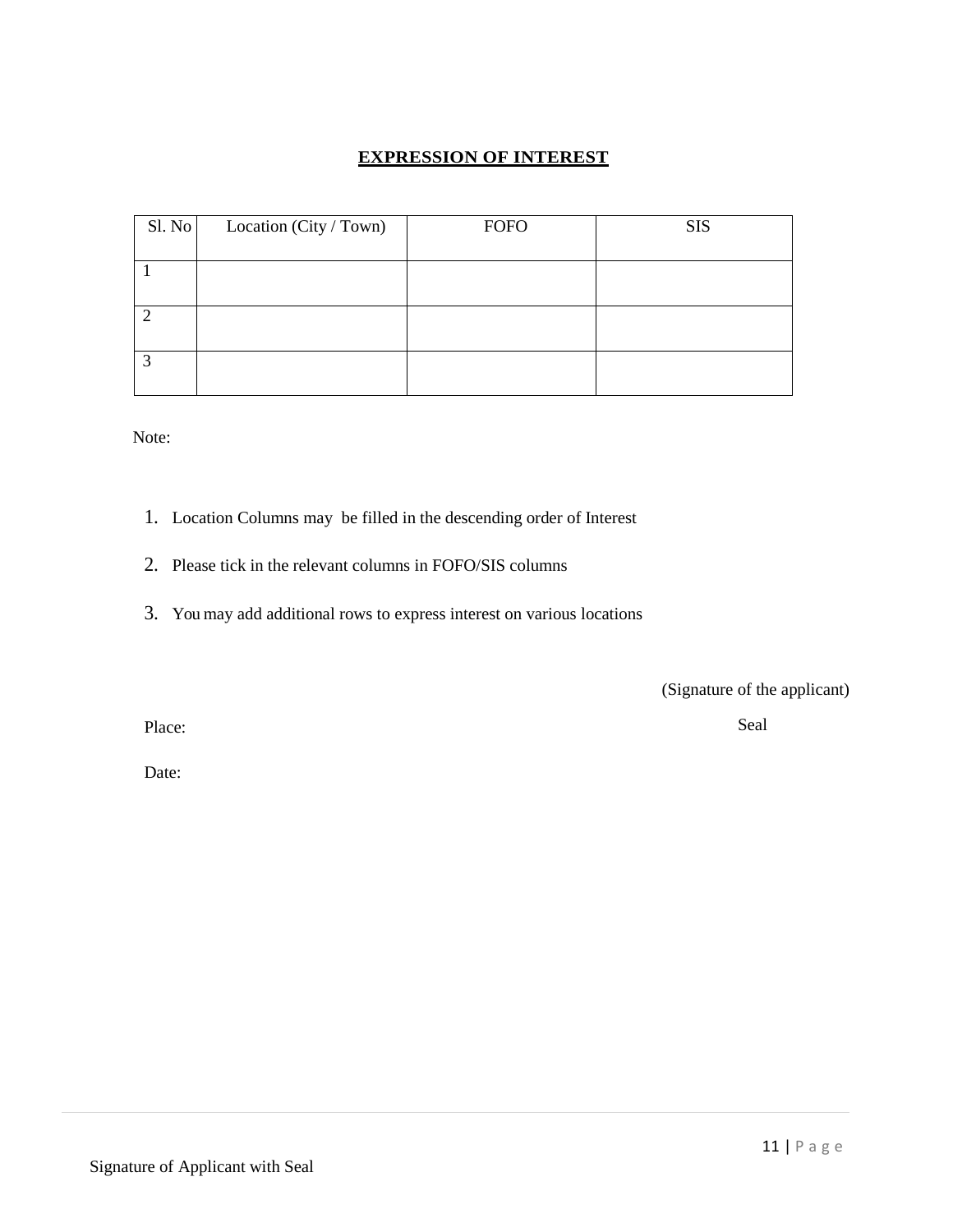## **Guidelines:**

- 1. If a group of individuals are planning to jointly setup the business, you are requested to please photocopy the Personal Fact Sheets and fill the details. A partnership deed is also to be provided in this case clearly stating the names of partners and partnership firm.
- 2. Please enter all relevant details. Do not keep any details vacant/unfilled.
- 3. In case of questions with multiple options, please tick the appropriate answer.
- 4. In case you wish to provide additional information, please attach a separate sheet.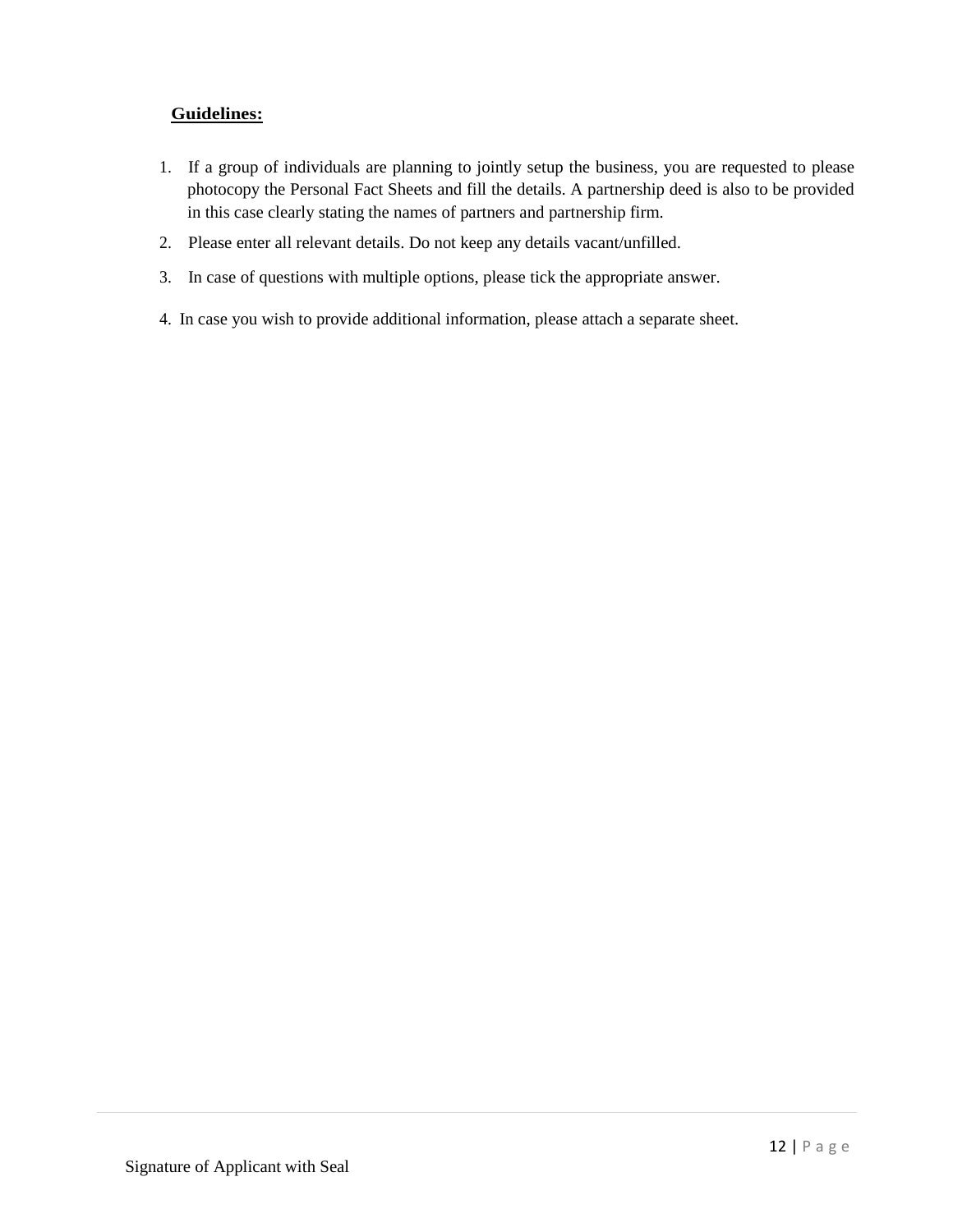# **SECTION 1: PERSONAL FACT SHEET**

- 1. Name :
- 2. Date of Birth :
- 3. Address :
- 4. Email :
- 5. Contact Nos.:

| 6. | <b>Current Occupation:</b>            | Service | <b>Business</b> | <b>Others</b> |
|----|---------------------------------------|---------|-----------------|---------------|
|    | (To be filled in by those in service) |         |                 |               |
|    |                                       |         |                 |               |

- (i) Name of current employer:
- (ii) Designation:
- (iii) Previous Work Experience:-

| Period | <b>Organization Name</b> | Designation | Responsibilities |
|--------|--------------------------|-------------|------------------|
|        |                          |             |                  |
|        |                          |             |                  |
|        |                          |             |                  |
|        |                          |             |                  |
|        |                          |             |                  |
|        |                          |             |                  |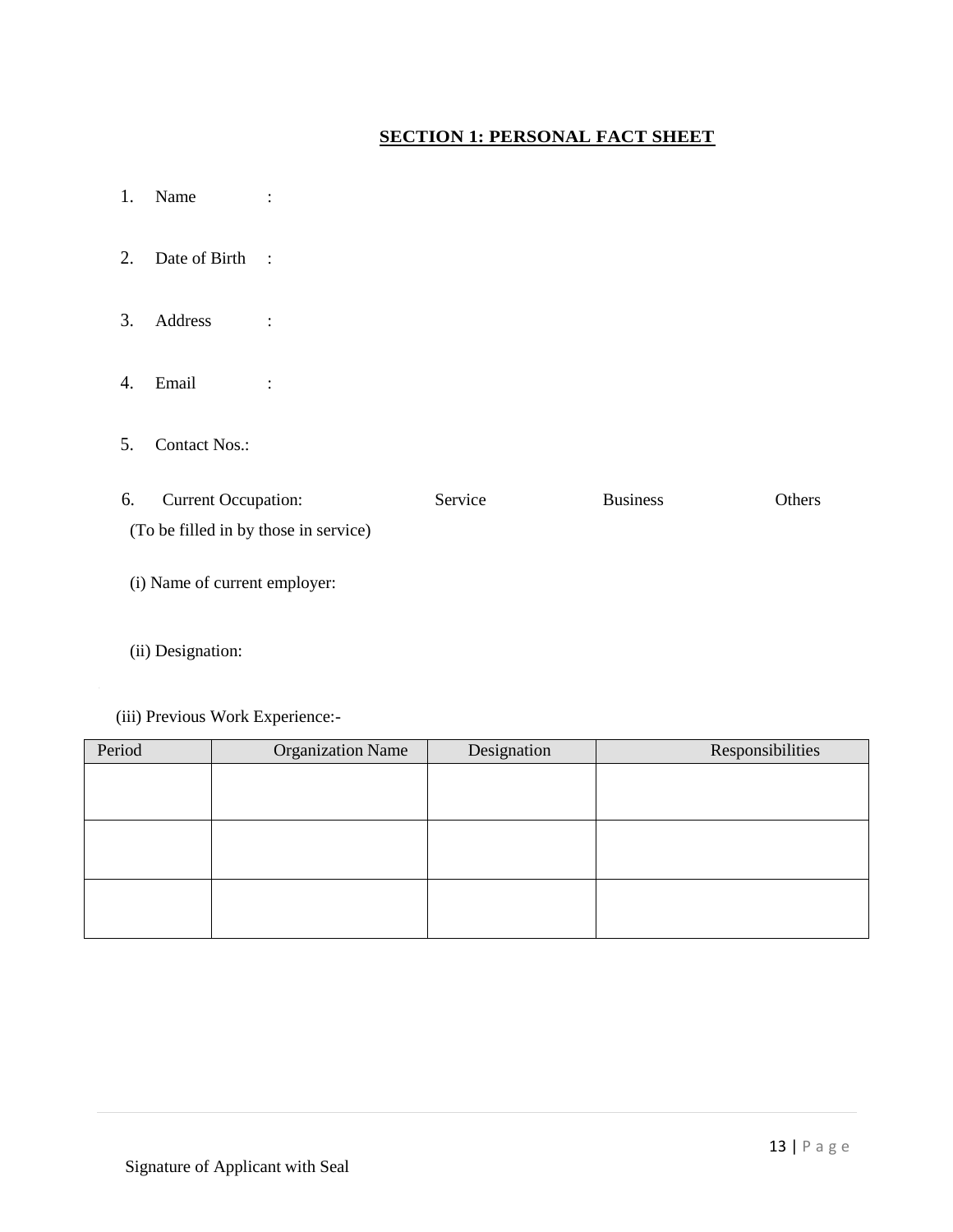### (To be filled in by those in business)

| Company Name(s) | Proprietorship        | Nature of       | Products / | Years           | People   | Turnover (Rs. |
|-----------------|-----------------------|-----------------|------------|-----------------|----------|---------------|
|                 | /Partnership/ Private | <b>Business</b> | Services   | in              | Employed | in lakhs)     |
|                 | Ltd/Public Ltd.       |                 |            | <b>Business</b> |          | Last 3 years  |
|                 |                       |                 |            |                 |          |               |
|                 |                       |                 |            |                 |          |               |
|                 |                       |                 |            |                 |          |               |
|                 |                       |                 |            |                 |          |               |
|                 |                       |                 |            |                 |          |               |
|                 |                       |                 |            |                 |          |               |
|                 |                       |                 |            |                 |          |               |
|                 |                       |                 |            |                 |          |               |
|                 |                       |                 |            |                 |          |               |
|                 |                       |                 |            |                 |          |               |
|                 |                       |                 |            |                 |          |               |
|                 |                       |                 |            |                 |          |               |

- 7. Any other relevant information:
- 8. Your professional background involve which one of the following?(Please tick)
	- (a) Marketing/Sales (b) People Management (c) Supply Chain Management
	- (d) Profit Centre Management (e) Business Administration
- 9. How soon can you free yourselves from your present commitments and start association with NERAMAC? (Please tick)
	- (a) Immediately (b) Within 3 months (c)Within 6months (d)Undecided references
- 10. Please answer as Yes/No. If No, duly notarised affidavit and undertaking is to be submitted.
	- (a) Whether any criminal proceeding (s) is/are pending against you in any courts in India?
	- (b ) Have you ever been charged for any unlawful acts?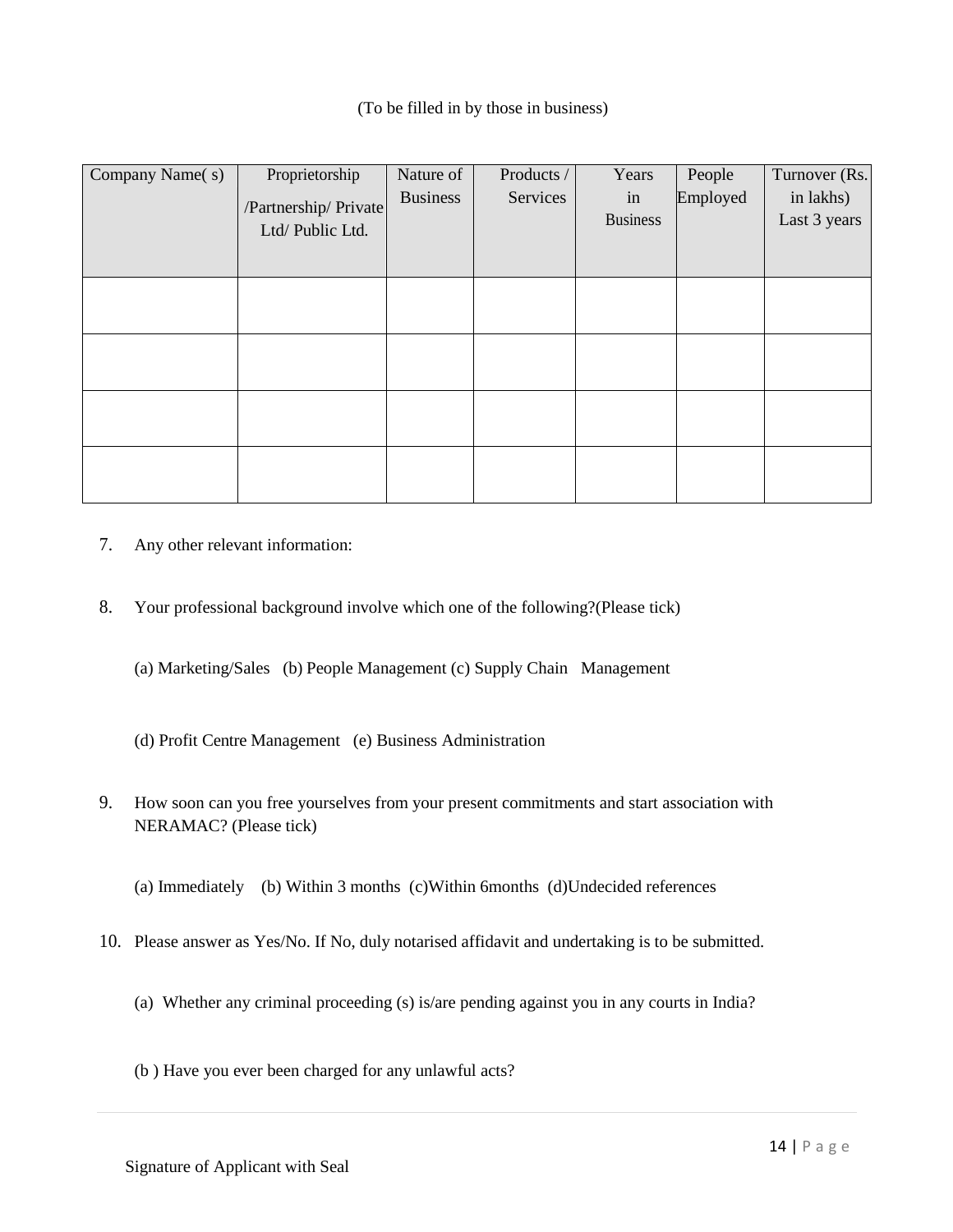## **SECTION II: THE PROPOSED CENTRE**

1. How do you propose to set up the Franchisee? (Please tick)

(a) Proprietorship (b) Partnership (c) Any other

- 2. Is the Proprietorship/Partnership already in existence: Yes / No
	- a) If yes, name of the Business :
	- b) IT-PAN number :
- 3. How do you propose to raise funds for this Outlet? (Please tick)
	- (a) Own Capital (b) Loans from other sources (c) Financial institutions
- 4. Why are you interested in a particular city and a particular location that you mentioned above to open up Franchisee?
	- I have my own place there;
	- I know the city/ town well and found great potential for NERAMAC products;
	- Other (Pls. Specify)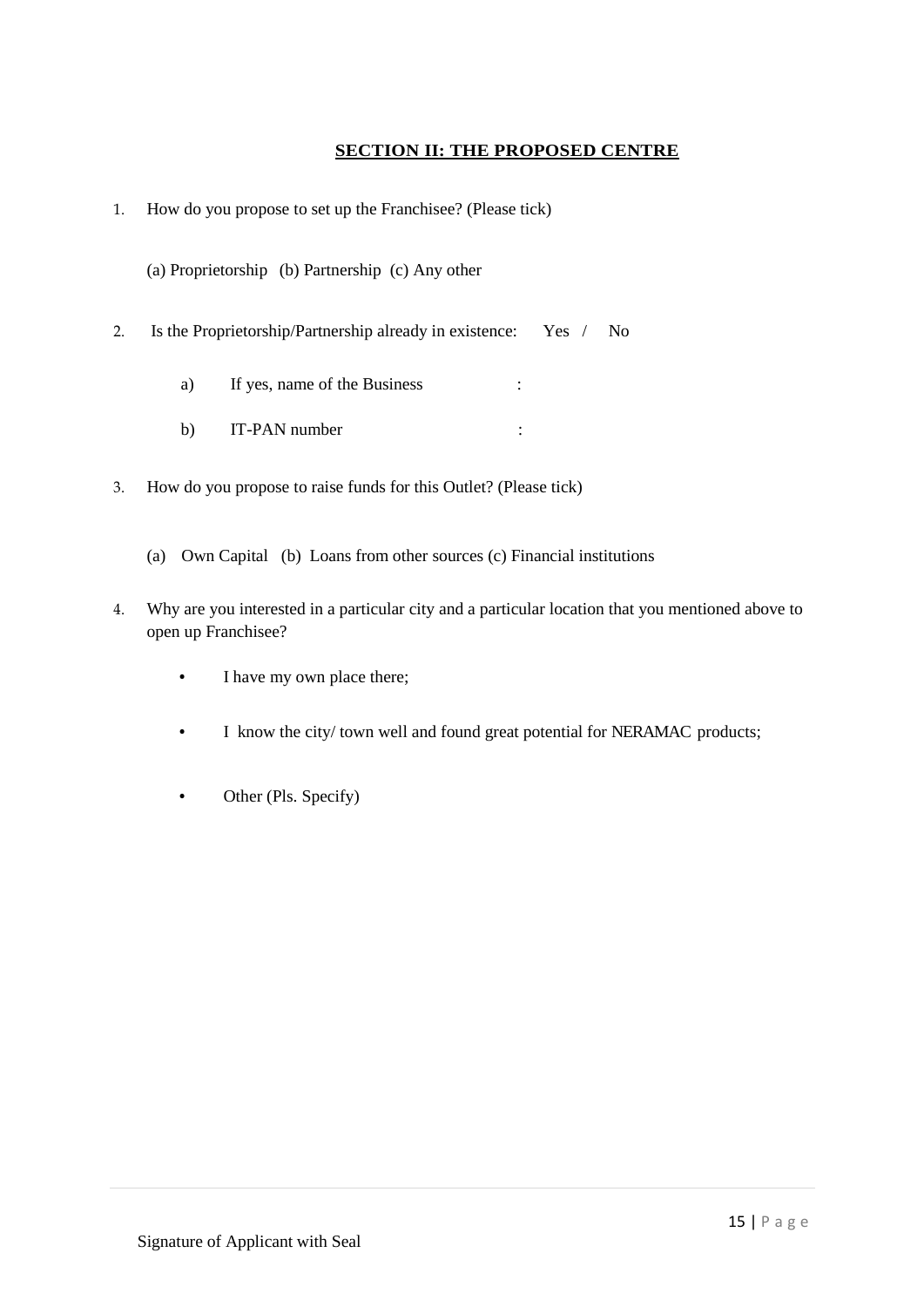## **SECTION III: FRANCHISEE PROPOSITION & DECLARATION**

- 1. Whether your organization is accredited / affiliated to any other business similar to that of NERAMAC? (Yes/ No). If yes, provide details:
- 2. Why are you interested in this business? (Please Tick)
	- Great Investment option
	- Unique Business opportunity
	- Associate with a Central Govt organization
	- Welfare of the farmer / local entrepreneur community.
	- Other
- 3. If you invest(x) amount how much Return of Investment (ROI) do you expect on it every year? (Please Tick)

100% 75% 50% 25% 20% 15% 10%

- 4. Why are you interested in NERAMAC Franchisee? (Please Tick)
	- I am from retail background and wish to utilize my experience in this sector of my own;
	- I am an entrepreneur with diversified business interests and wish to get into retail industry;
	- I am already in retail outlet business and wish to diversify further;
	- This is the best business deal amongst others;
	- Other;
- 5. Have you been involved in any Franchisee business in the past? If yes, please provide details.
- 6. Are you associated with retail outlet business? If yes, please provide details.